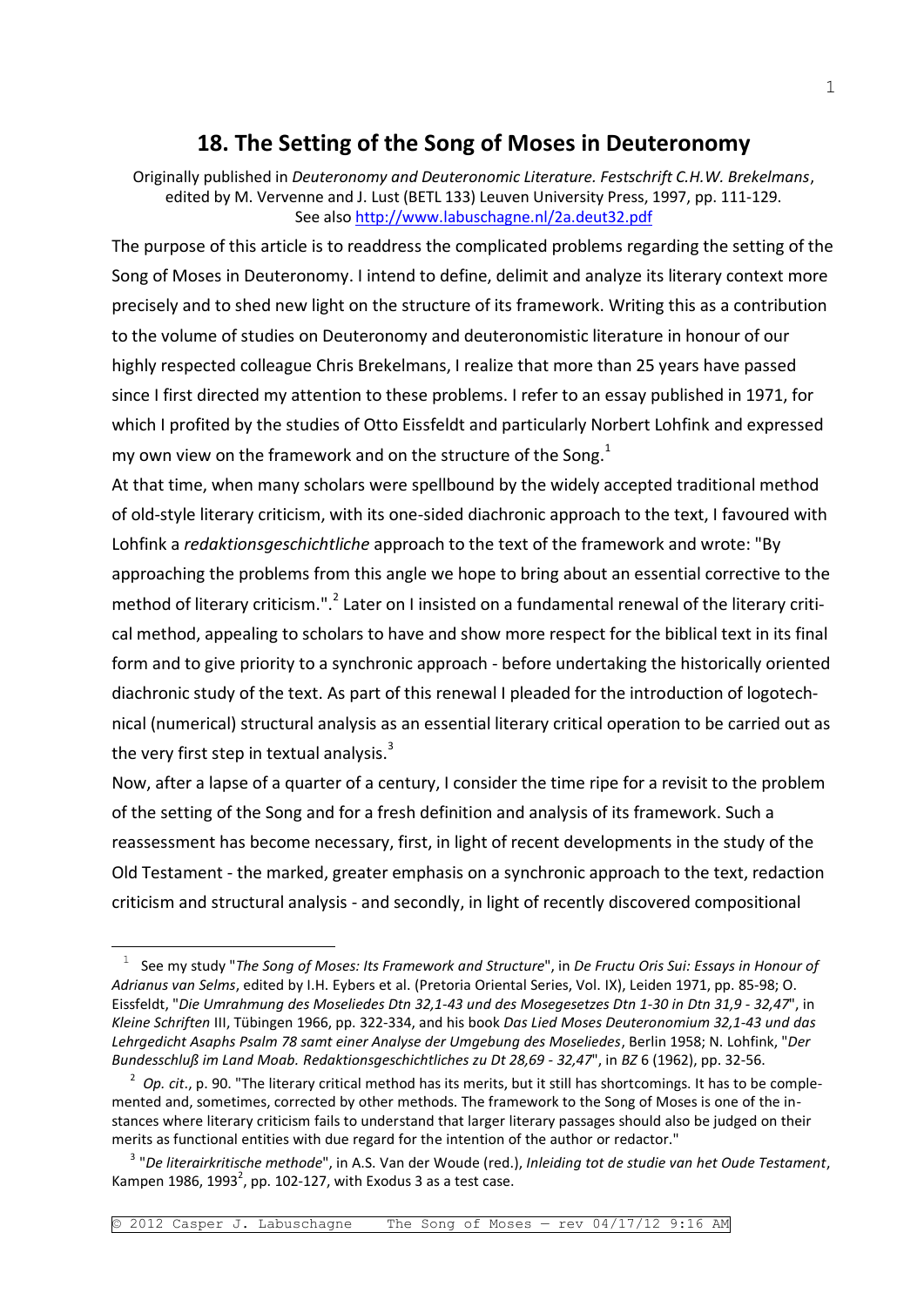techniques used by the biblical writers, which can contribute considerably to a better understanding of the structure of these texts.<sup>4</sup>

#### **Determining the framework**

—<br>—

The first problem to be addressed concerns the definition and precise delimitation of the framework. Some commentators seem to regard the two verses immediately before and after the Song as its (inner) framework (31:30, the heading and 32:44, the conclusion), as suggested by the manner in which they delimit the text of the Song, namely: 31:30 - 32:44 (P.C. Craigie, H.D.A. Mayes and G. Braulik).<sup>5</sup> Others delimit the Song as 31:30 - 32:47 (e.g. J.A. Thompson),<sup>6</sup> or 31:16 - 32:44 (e.g. K.FR. Kraemer).<sup>7</sup>

Some scholars consider a more extended text to be the framework: 31:27b-30 and 32:44.45 (e.g. M. Noth), or 31:19-22 and 32:44 (G. Fohrer), or 31:16-29.30 and 32:44-47 (G. Von Rad, who refers to it as *Rahmenerzählung*), or 31:14-23 and 32:44 (O. Eissfeldt), or 29:1 - 31:30 and 32:44- 47 as the wider context, with 31:16-22.28-30 and 32:44-47 as the inner framework (N. Lohfink), or the whole text of 31:1-30 and 32:44 - 34:12 as the wider framework, with 31:16-30 as the `introduction' and 32:44-47 as the `postscript' (my view expressed in 1971). $^8$ 

5 P.C. Craigie, *The book of Deuteronomy* (The New International Commentary on the Old Testament), Grand Rapids 1976, p. 373; H.D.A. Mayes, *Deuteronomy* (The New Century Bible Commentary), Grand Rapids - London, 1979/1981, p. 380, and G. Braulik, *Deuteronomium II* (Die Neue Echter Bibel), Würzburg 1992, pp. 226f.

<sup>&</sup>lt;sup>4</sup> For such discoveries and for the meaning of logotechnical (numerical structural) analysis the reader is referred to my earlier (preliminary) work, "*The Pattern of the Divine Speech Formulas in the Pentateuch. The Key to its Literary Structure*", in *VT* 32 (1982), pp. 268-296 - cf. also *VT* 34 (1984), pp. 91-95 and 407-413 (the discovery of the 7-pattern and the 7+4-pattern as structuring devices); id., "*The Literary and Theological Function of Divine Speech in the Pentateuch*", J.A. Emerton (ed.), *Congress Volume, Salamanca 1983* (VT Suppl 36), Leiden 1985, pp. 154-173; id., "*Divine Speech in Deuteronomy*", in N. Lohfink (Hrsg.), *Das Deuteronomium. Entstehung, Gestalt und Botschaft* (BETL 68), Leuven 1985, pp. 111-126 (both articles are about the discovery of the use of the divine name numbers 17 and 26 to give unity and structure to the divine speeches); id., "*On the Structural Use of Numbers as a Composition Technique*", in *JNSL* 12 (1984 [1986]), pp. 87-99; id., "*Some Significant Composition Techniques in Deuteronomy*" in *Scripta, Signa Vocis: Studies about Scripts, Scriptures, Scribes and Languages in the Near East Presented to J.H. Hospers by His Pupils, Colleagues and Friends*, Groningen 1986, pp. 121-131; id., "*Neue Wege und Perspektiven in der Pentateuchforschung*", in *VT* 36 (1986), pp. 146-162; id., "*De numerieke structuuranalyse van de bijbelse geschriften*", in *NTT* 41 (1987), pp. 1-16; id., "*Opmerkelijke compositietechnieken in het boek Micha*" in F. García Martínez et al. (eds.), *Profeten en profetische geschriften*, Kampen - Nijkerk 1987, pp. 100-116; and especially my more recent work: *Deuteronomium* in the series *De prediking van het Oude Testament (POT)*, Nijkerk, deel IA en IB 1987; deel II 1990; deel III Baarn 1997 and my book *Vertellen met getallen. Functie en symboliek van getallen in de bijbelse oudheid*, Zoetermeer 1992.

<sup>6</sup> J.A. Thompson, *Deuteronomy* (Tyndale O.T. Commentaries), Leicester - Downers Grove, 1974, 296.

<sup>7</sup> K.FR. Kraemer, *Numeri und Deuteronomium* (Herders Bibelkommentar), Freiburg 1955, p. 538.

<sup>8</sup> See for particulars about the authors cited here, my essay in FS - Van Selms, *De Fructu Oris Sui* (cf. note 1 above), pp. 87-90 and especially pp. 90-92 for my own view at that time. For a survey of the different opinions with regard to the literary context of the Song, see the recently published Kampen dissertation of P. Sanders, *The Provenance of Deuteronomy 32*, Leiden - New York - Köln 1996, who also studied the literary context (pp. 333- 352). Seeing the purpose of his investigation, Sanders is more interested in the history, origin and dating of this context, and in the allusions in it to the Song, than in its precise delimitation and structure, which he regards as 31:1-30 and 32:44-47.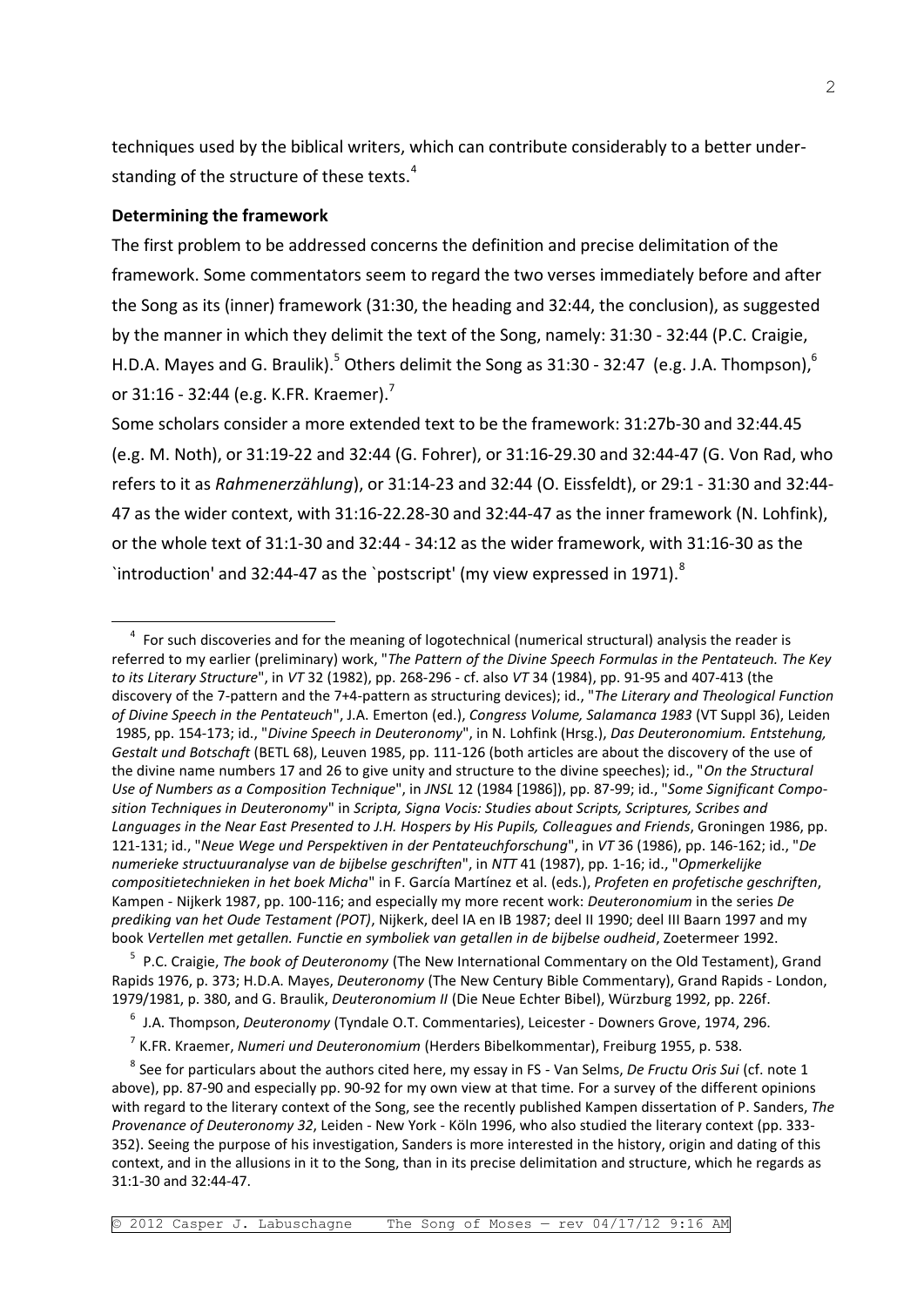The confusion with regard to what `the framework' is, seems to be complete. In the present study I intend to show that we should discern a wider outer, as well as an inner framework. Moreover, I shall try to clarify the issues by adducing new evidence regarding the structure of the framework, which bears witness to the unity of conception in chapters 31-32 and 34. Much of the confusion about the setting of the Song is due particularly to the problems with regard to the extremely difficult chapter 31 - e.g. the problem of the sequence of events as envisaged by the last author/redactor, the relationship between the Torah and the Song (especially in vss. 9-13 and 24-30) and the difficulty in detecting the coherence among the material so diverse in character and content. Up till now we seem to have failed in discerning its literary structure. Typical, and representative of the total lack of understanding among many scholars, is G.E. Wright's remark: "it is something of a mystery why the heterogeneous contents of this chapter are so badly disarranged", and G. Von Rad's verdict: " Das ganze Kapitel bietet ja mehr Traditionsgeröll als ein wirkliches Fortschreiten in der erzählenden Darstellung".<sup>9</sup> Some commentators tried to resolve the difficulty regarding the coherence of the seemingly heterogeneous material by negating or ignoring the existence of any coherence, feeling free to reorganize the text in their own way. K.Fr. Kraemer, e.g., comments on the text in the following order: vss. 1-13 + 24-27 + 14-15.23 + 16-22 + 28-30 + 32: 1-44, and P.D Miller: vss. 1-8 + 14-15.23  $+ 9-13 + 24-29 + 16-22 + 32:1-47.<sup>10</sup>$  Such a treatment of the text is, in my opinion, absolutely unwarrantable.

The study of this complex chapter by means of the traditional method of the older literary criticism, has on the one hand opened our eyes to the problems, but on the other hand greatly contributed to the confusion by viewing it as a literary conundrum that can only be resolved by dissecting and disarranging the text. It was N. Lohfink, who paved the way towards a better understanding of the context of the Song, and more particularly of the coherence of the material within chapter 31, by approaching the problems from a redactionsgeschichtliche angle, with due regard for the intention of the author/redactor. $^{11}$ 

Though I do not agree with some of his views, as I shall demonstrate presently, he was the first modern scholar who seriously tried to understand what the person(s) responsible for the arranging of this seemingly heterogeneous material really had in mind. I fully endorse Lohfink's

—<br>—

<sup>9</sup> G.E. Wright, *Deuteronomy*, in *The Interpreter's Bible*, Nashville 1953, p. 516; G. Von Rad, *Das fünfte Buch Mose* (ATD 8), Göttingen 1964, p. 136.

<sup>10</sup> P.D. Miller, *Deuteronomy* (Interpretation. A Bible Commentary for Teaching and Preaching), Louisville 1990, pp. 216ff.

<sup>11</sup> See N. Lohfink, "*Der Bundesschluß im Land Moab*", and his more recent study "*Zur Fabel in Dtn 31-32*", in R. Bartelmus et al. (Hrsg.), *Konsequente Traditionsgeschichte* (= FS - Klaus Baltzer, OBO 126) Freiburg - Göttingen 1993, pp. 255-279, and compare his most recent study "*Zur Fabel des Deuteronomiums*", in G. Braulik, *Bundesdokument und Gesetz. Studien zum Deuteronomium* (Herders biblische Studien 4) Freiburg 1995, 65-78.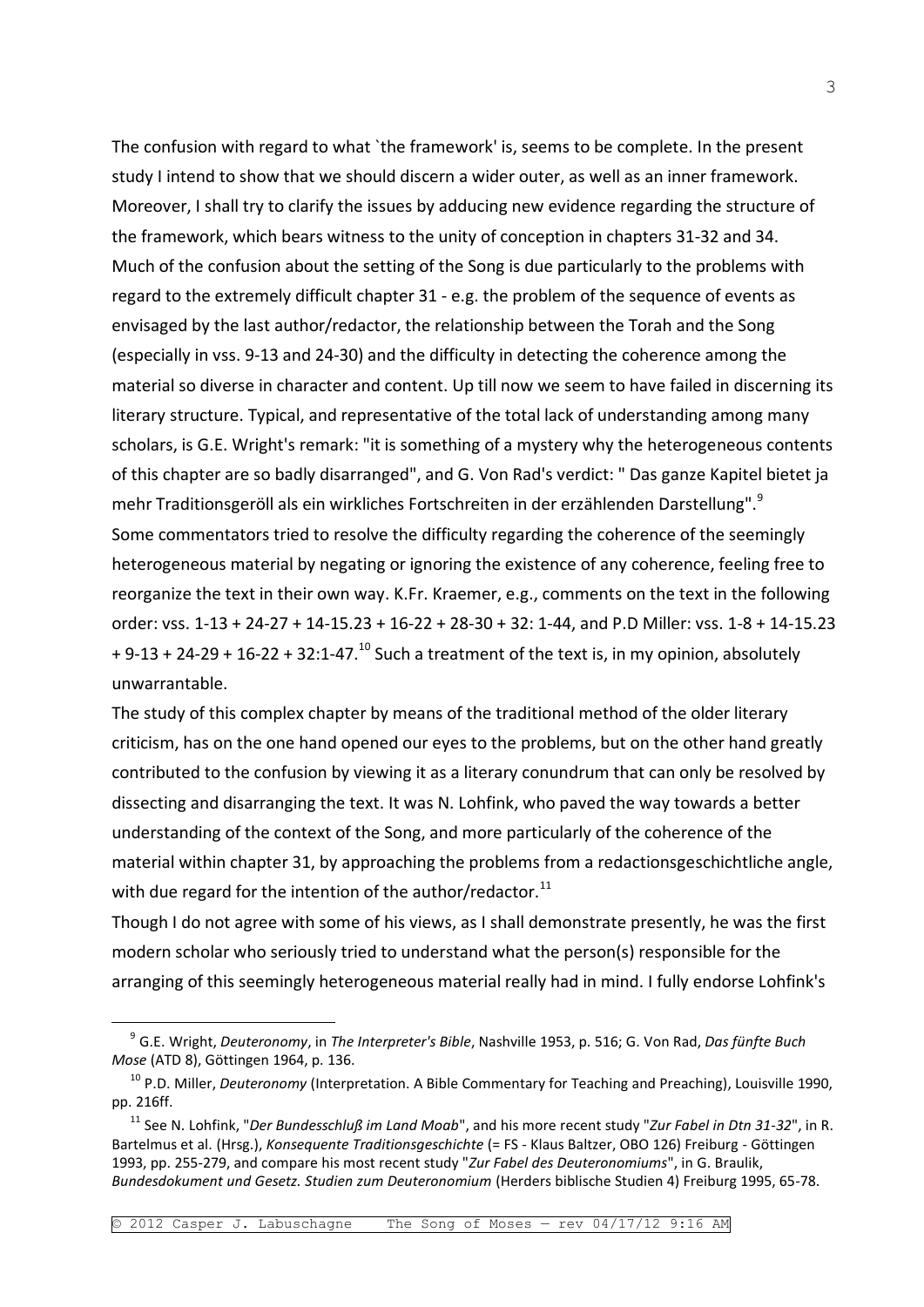underlying supposition that the text, in its final form, is not the fortuitous result of a process of additions attached to the text in a haphazard way, but the product of a well-planned, designed composition. I shall adduce evidence below to substantiate this assumption, mainly drawn from my logotechnical analysis of the book.

It is not difficult to determine the setting of the Song, since it belongs unquestionably to the concluding chapters of the book, dealing with the very last provisions and measures taken by Moses before his death: Deuteronomy 31-34. Most scholars are aware of the fact that there is a break - in a certain sense a discontinuity - between the evidently concluding address of Moses to all Israel (29:1 - 30:20) in connection with the Moab covenant, and the narrative in chapters 31-34. This last section of the book is quite different from the preceding Moab covenant section (26:16 - 30:20), both in character and form. It functions as a postscript to the Torah (1:1 - 30:20) presented as having been written by Moses  $(31:9).$ <sup>12</sup>

So we can safely assume that the wider framework preceding the Song consists of 31:1-30. The rest of the framework, after the Song, comprises the whole text of 32:44 - 34:12, as I shall demonstrate, that is to say without the Blessing of Moses in chapter 33. The Blessing clearly disturbs the framework to the Song - a clear indication that it was inserted into the book at a later stage. It was, however, not inserted at an arbitrary place, but at a logical stage in the narrative just before Moses climbs the mountain where he would die - and in such a way that it forms the central core of its own sixfold framework: 32:44-47; 48-52; 33:1; *33:2-29*; 34:1-4; 5-8; 9-12.<sup>13</sup>

#### **The overall structure of Deuteronomy 31-34**

Having logotechnically analyzed the wider framework, as it had been prior to the insertion of the Blessing, and having delimited the `larger' and `smaller' sections, I discovered that the framework can be divided into six `larger' literary units, with the Song at their focal point:

- 31:1-13 Moses' final provisions in view of his nearing death
- 31:14-23 Yahweh's charges to Moses and Joshua in the tent
- 31:24-30 Moses' provisions regarding the Song
- *32:1-43 The Song of Moses*

—<br>—

- 32:44-47 Moses' last charge to `all Israel'
- 32:48-52 Yahweh's command to Moses to climb the mountain
- 34:1-12 Moses' death, funeral and the necrology for him.

The overall structure of the framework, with the Song as its central core, is based upon a fixed pattern, consisting of *seven* closely connected elements - which can, but need not necessarily,

<sup>12</sup> N. Lohfink, "*Der Bundesschluß im Land Moab*", pp. 48, 50f., regards 29:1 - 32:47 as "eine umfassende Komposition" - see my criticism of his view in my commentary, *Deuteronomium* (POT), deel III, under the heading `Literaire analyse van 29:1-28(2-29)'. For the term `postscript', which is more accurate than `appendix', see J.G. McConville and J.G. Millar, *Time and place in Deuteronomy* (JSOT Suppl 179), Sheffield 1994, p. 83.

<sup>&</sup>lt;sup>13</sup> See *Deuteronomium* (POT), III, under `Inleiding tot het derde hoofddeel (vervolg): Deuteronomium 31-34'.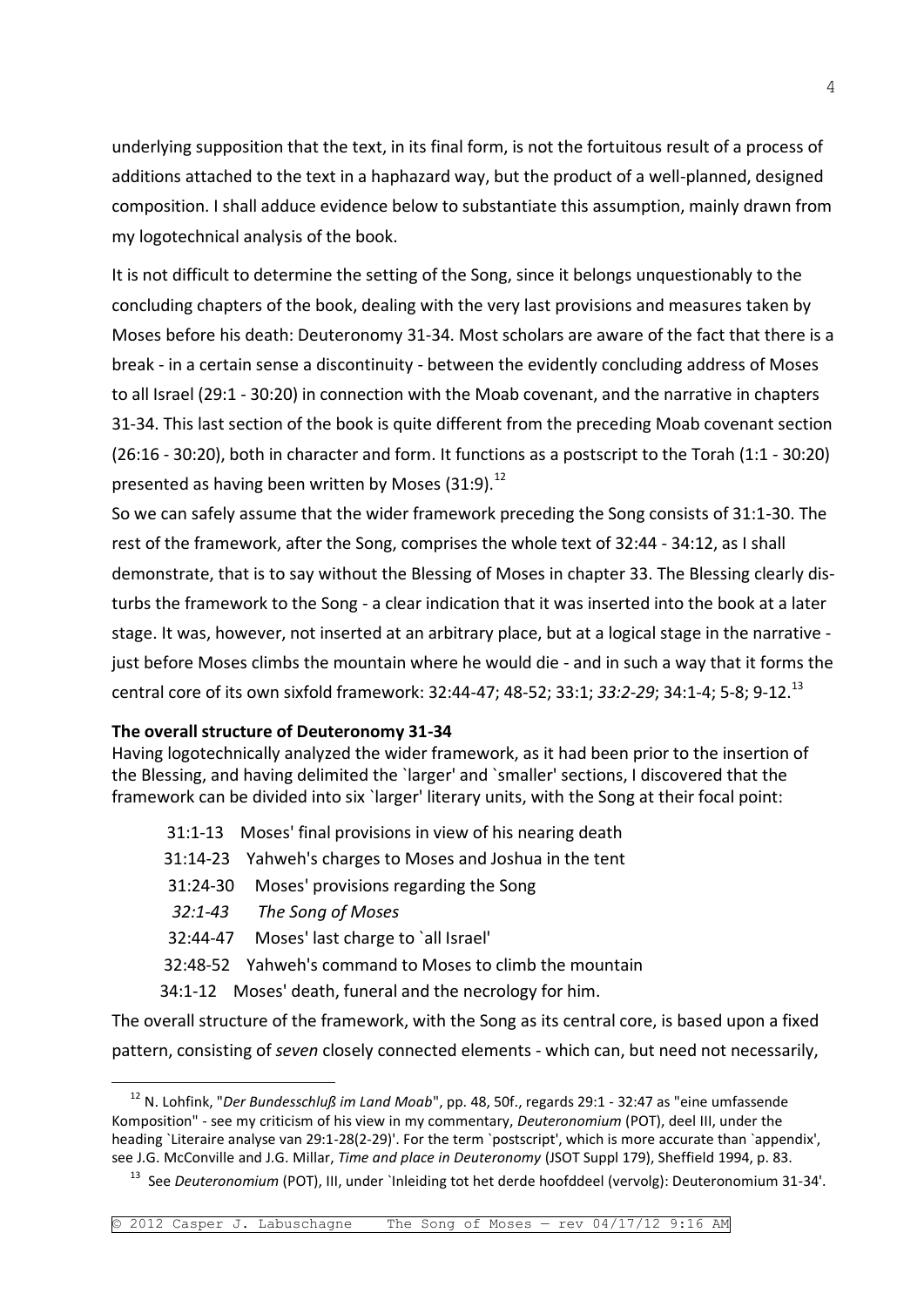be symmetric - with the fourth in the centre at the focal point. The paramount importance attached to the centre of a text is, as may be noted in passing, the reason why the masoretes determined, by counting, the centre of a book or group of books precisely, on the level of verses, words and even letters.<sup>14</sup> It concerns one of the major compositional patterns to be found not only in Deuteronomy but throughout the Old Testament, which was very frequently used by the biblical writers to give unity and structure to their texts. Elsewhere I have described this particular structure, which I call the *menorah-pattern* (on the analogy of the six-branched candelabrum), and of which I have discovered numerous instances.<sup>15</sup>

The same pattern has been used to give structure to the text of chapter 31 with its *seven* `smaller' literary units, which can easily be determined on the basis of the *seven* speeches - four by Moses and three by Yahweh, with Yahweh's speech concerning his theophany in the tent situated exactly in the centre:

- 1-6 Moses' charge to the Israelites
- 7-8 Moses installs Joshua as his successor
- 9-13 Moses' provision with regard to his literary legacy
- *14-15 Yahweh appears to Moses and Joshua in the tent*
- 16-21 Yahweh commands Moses and Joshua to write a song
- 22-23 Moses writes the Song; Yahweh installs Joshua
- 24-30 Moses' provisions with regard to the Song.

This pattern recurs for a third time, in the inner framework vss. 24-30, with its *seven* verses and with the crucial vs. 27 as its central core, in which Moses expresses his deep concern for his people facing the danger of apostasy after his death. The central position of the Song in its literary context corresponds with that of at least three other very important texts, which are likewise situated in their literary context at the centre of a menorah-structure. The first example is the blessing and curse passage in 28:1-68 in the preceding chapters 27-30:

—<br>—

<sup>14</sup> See my *Vertellen met getallen* (cited above), pp. 18ff.

<sup>15</sup> See my commentary, *Deuteronomium* (POT), deel IA, pp. 30-32 and cf. my book *Vertellen met getallen*, cited above, pp. 51ff. and 109ff. See with regard to series and clusters of *seven* in the book of Deuteronomy G. Braulik, "*Die Funktion von Siebenergruppierungen im Endtext des Deuteronomium*", in F.V. Reiterer (Hrsg.), *Ein Gott, eine Offenbarung* (FS - N. Füglister), Würzburg 1991, pp. 37-50, who seemed to be ignorant of my research in this respect and my discovery of such `Siebenergruppierungen', to which I referred as `clusters of seven' and `series of seven' - see the literature cited above in note 4.

For a recent study on the menorah see Trudy Labuschagne, *De Menora in woord en beeld. Een studie over de vorm, functie en betekenis van de Menora in het Oude Testament en de latere symboliek* (doctoraalscriptie Faculteit der Godgeleerdheid), Rijksuniversiteit te Groningen, 1993.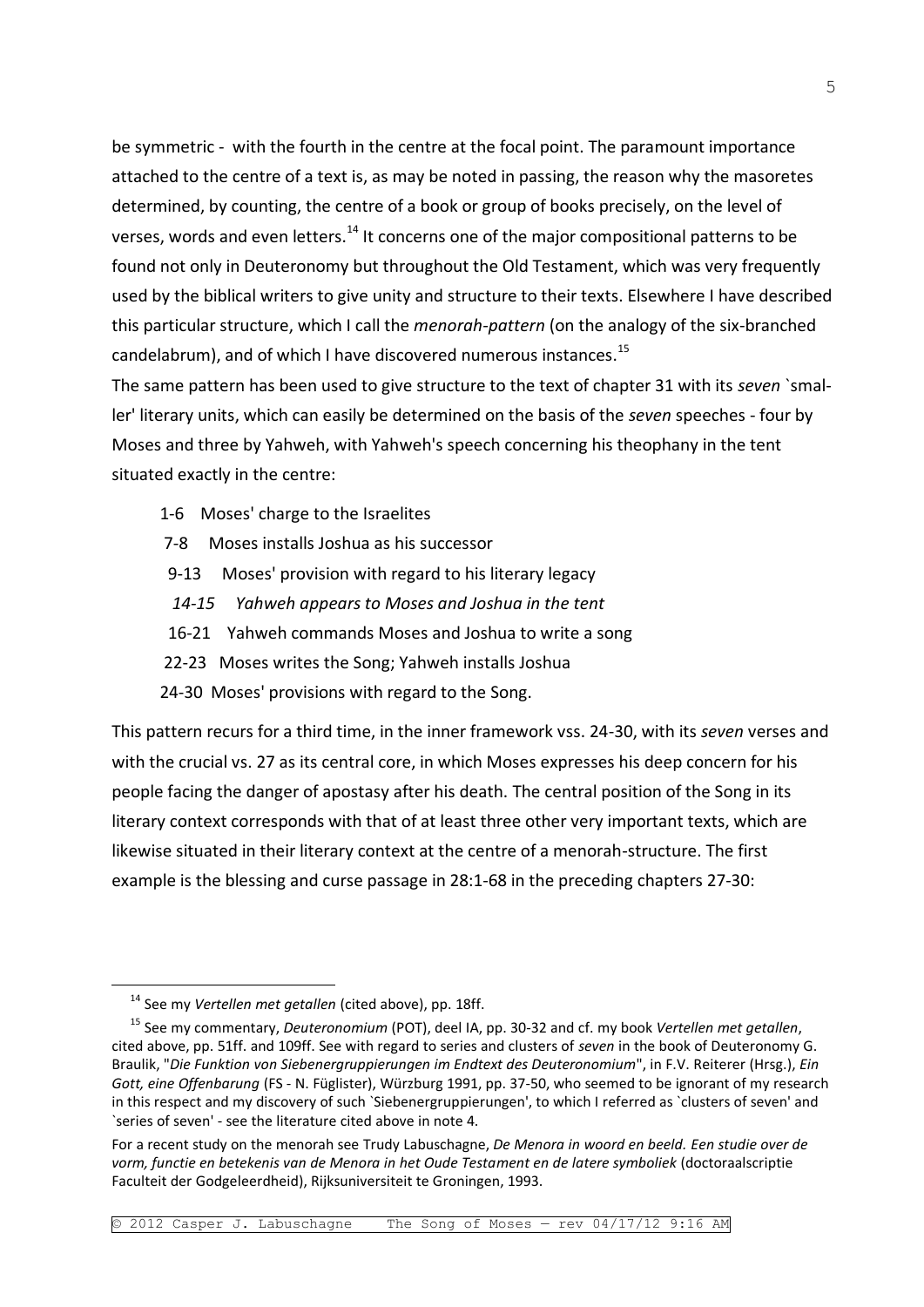27:1-8 The installation of the torah and the cult in the land 27:9-10 The installation of Israel as the people of Yahweh 27:11-26 The installation of blessing and curse in the land *28:1-68.69 The implications of blessing and curse* 29:1-28 Admonitory reflection upon the Moab covenant 30:1-10 Prophetic promise of hope: return to the land 30:11-20 Prophetic admonition: the crucial choice.

The second example is the setting of the important chapter 7 - dealing with Israel's relationship with the other nations - in its wider context, chapters  $4-11$ :<sup>16</sup>

- 4:1-40 Admonitory sermon warning against idolatry
- 5:1-6:3 Discourse on the essence of the Horeb covenant
- 6:4-25 The essence of Israel's faith
- *7:1-26 Israel's position with regard to other nations*
- 8:1-9:6 The land as a gift of Yahweh

—<br>—

- 9:7-10:11 Discourse on the dramatic events at Horeb
- 10:12-11:32 Admonitory sermon: the preconditions for survival.

The third example is the setting of the lawcode (chapters 12-26) at the centre of the book of Deuteronomy. The central position of the lawcode has been observed before, but it has not yet been recognized that the overall structure of the book could be another instance of the commonly used *sevenfold* structure. 17

<sup>16</sup> Deuteronomy 7 has itself a menorah-structure: 1-4; 5-6; 7-11; *12-16*; 17-20; 21-24; 25-26. See *Deuteronomium* (POT), deel IA pp. 49-51 for the structure of chapters 4-11, and deel IB pp. 101-103 for that of chapter 7. For a totally different view of Deuteronomy 7 and its context, see D.L. Christensen, "*Form and structure in Deuteronomy 1-11*", in N. Lohfink (Hrsg.), *Das Deuteronomium* (BETL 68), Leuven 1985, pp. 135-144, especially 140ff., and more particularly regarding chapter 7 R.H. O'Connell, "*Deuteronomy vii 1-26: asymmetrical concentricity and the rhetoric of conquest*", in *VT* 42 (1992), pp. 248-265. These scholars base their view of the structure on the selecting of key-words and key-themes - in my opinion a rather subjective operation, not free from arbitrariness for lack of hard criteria to determine what key-words and key-themes are - see my criticism in *Deuteronomium* (POT), deel IA, pp. 104f., with Deut. 1:16-18 as a test case. There are exceptions of course, where the key-words are evident enough - see e.g. deel IB, p. 148.

<sup>17</sup> See e.g. D.L. Christensen's article cited above, p. 137, and his commentary *Deuteronomy 1-11* (Word Biblical Commentary 6A), Dallas, Texas 1991, p. xli. He discerned a *fivefold* symmetric structure, which is similar to the one presented here, except that 4 and 30 are not differentiated: 1-3; 4-11; *12-26*; 27-30; 31-34. Seeing the high frequency of the *sevenfold* pattern, I would suggest that this is one of the many instances. It is possible to detect a *ninefold* structure, differentiating the blessing-and-curse sections: 1-3; 4:1-40; 5:1-11:25; 11:26-32; *12-26*; 27:1- 26; 28-29; 30:1-20; 31-34 - see Craigie, *op. cit.,* p. 327 and Christensen's commentary, p. 222f. This illustrates the subjectiveness in detecting patterns in this way.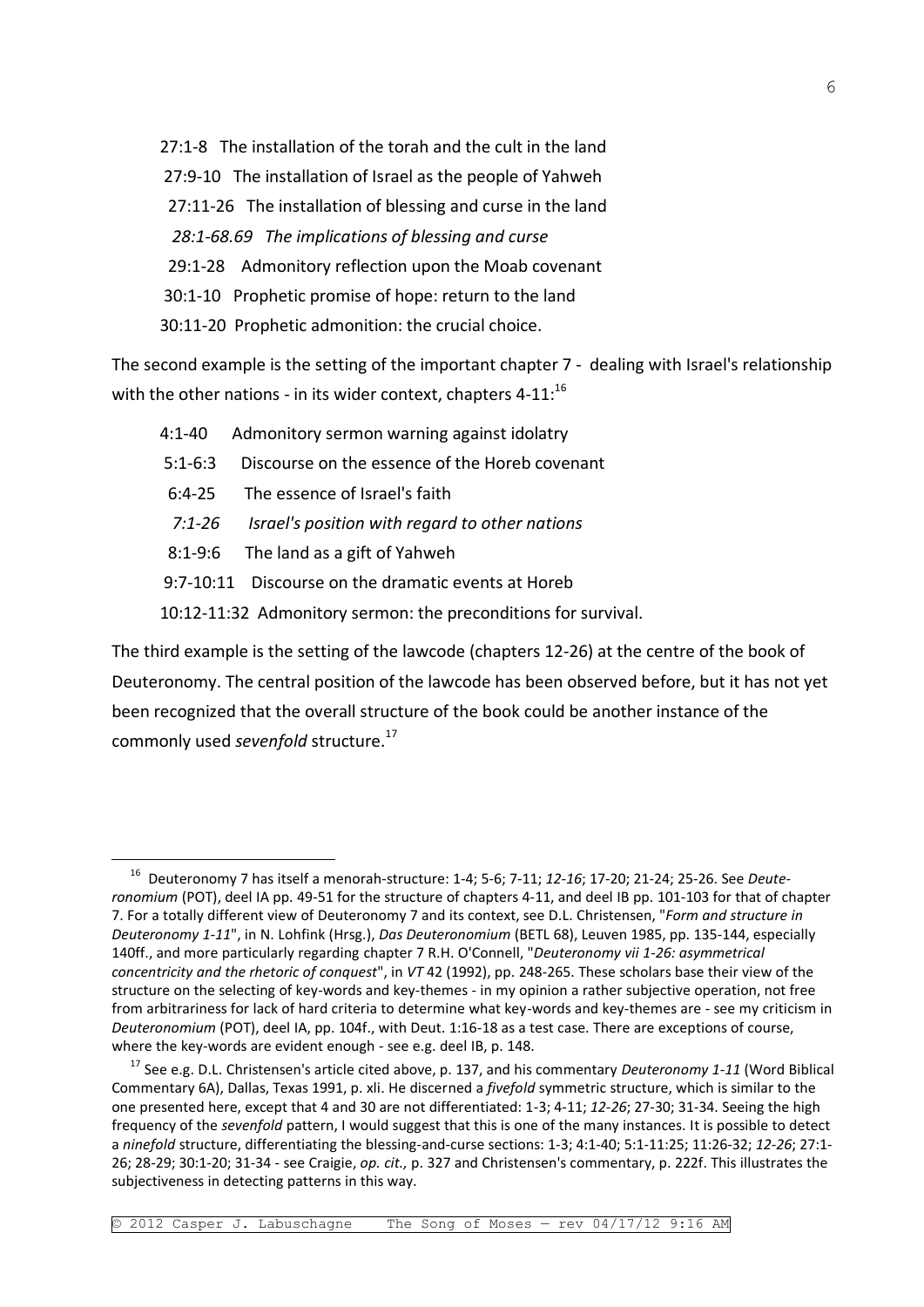- 1-3 Opening narrative: Moses looks backwards
- 4:1-40 Opening prophetic sermon
- 5-11 The Horeb covenant
- *12-26 The lawcode: statutes and stipulations*
- 27-29 The Moab covenant
- 30 Concluding prophetic sermon
- 31-34 Concluding narrative: Moses looks forwards.

These examples, which can easily be multiplied, must suffice to demonstrate the use of the menorah-pattern as a compositional technique to give unity and structure to texts and to focus special attention upon a crucial passage.

Having established the overall structure of the framework, let me now present and assess the numerical evidence gleaned from the logotechnical analysis to see whether, and to what extent, the numerical aspects of the framework corroborate its structure as presented here.<sup>18</sup> In doing so I shall discuss the six sections to find out what light the numerical evidence can shed on their literary unity and their compositional history.

#### **The numerical evidence: introductory remarks**

—<br>—

The logotechnical (numerical) analysis of biblical texts - which should by no means be regarded as a new method to be applied apart from others, but as part and parcel of the literary critical (structural) analysis - is based on the supposition that these texts are numerical compositions structured by certain numbers. These numbers force themselves on us by the high frequency of their occurrence, when we count the larger and smaller literary units, the verses and words in a text as a whole and in its component parts. Seeing the high frequency, which cannot simply be dismissed as mere coincidence, chance occurrence must be ruled out.<sup>19</sup>

The supposition regarding the numerical structuring of the biblical texts has in the mean time been substantiated and supported by a great mass of evidence from my logotechnical analysis of the book of Deuteronomy. The results have converted the hypothesis into a fact, in the sense

<sup>&</sup>lt;sup>18</sup> For the numerical corroboration of our first example of an overall menorah-structure, Deuteronomy 27-30, see *Deuteronomium* (POT) deel III, under the headings `Inleiding tot het derde hoofddeel (vervolg): Deuteronomium 31-34' and `Literaire analyse van 27:1-26'. Regarding the second example, Deuteronomy 4 - 11, I discovered that, on the level of `larger literary units', chapter 7 is situated in the mathematical centre of its framework consisting of six sections, with *26* preceding, and *26* following it. On verse level chapter 7 consists of *26* and its framework of *204* (12x*17*), that is without the introductory passage 4:44-49 - see *Deuteronomium* (POT), deel IB, pp. 50-51. The third example, the overall structure of the book as a whole, is not precise enough to be supported by numerical evidence - see the two preceding notes.

<sup>19</sup> In the introduction to the reprint of my article "*Divine Speech in Deuteronomy*" (originally published in N. Lohfink (Hrsg.), *Das Deuteronomium* (BETL 68), Leuven 1985) in D.L. Christensen (ed.), *A Song of Power and the Power of Song, Essays on the Book of Deuteronomy*, Winona Lake, In., 1993, pp. 375-393, the editor correctly describes my approach as: "counting words and noting patterns that seem to defy the laws of probability, so far as chance occurrence is concerned" (p. 16).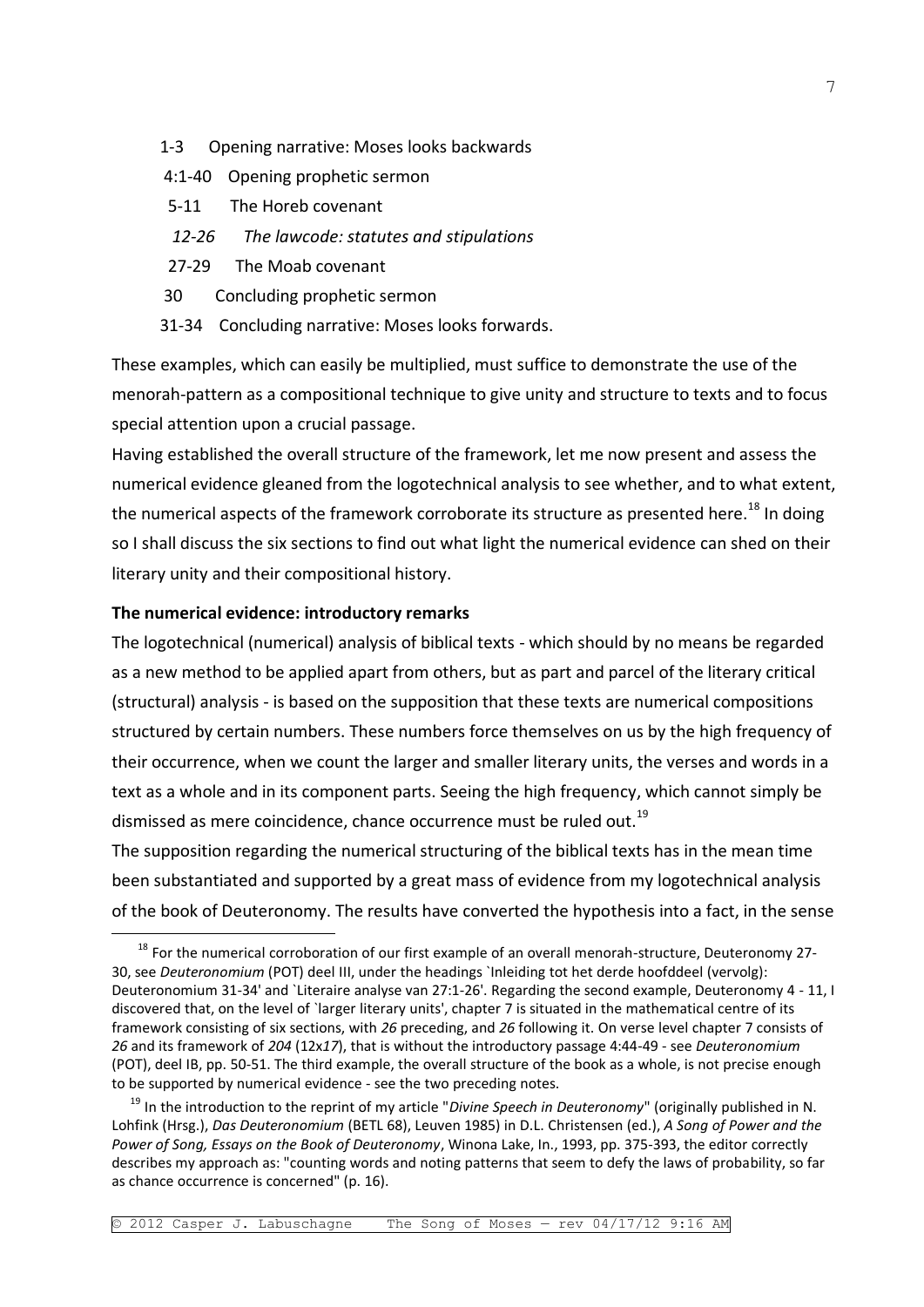of a discovery. This discovery can be undergirded by another hard fact, namely that the masoretes diligently counted verses and words, and even letters. Their aim was to ensure that the text was transmitted correctly, that is, to make certain that its numerical aspects were preserved see above at note 14 with regard to their determining the centre of a text. This diligent counting was carried out even when in later times the intimate knowledge about the precise structures had faded and fallen into oblivion. My discovery of the exceptionally high frequency of occurrence of **17** and **26** in particular - the gematric values of the name YHWH - is supported by the jewish tradition that the divine name has been `woven' into Scripture as in a `fabric'.<sup>20</sup> The only conclusion to be drawn from this, in my view, is that the scribes have indeed `woven' these numbers into the fabric of the texts, to give them unity and structure and to `seal' them, as it were, with the divine name. In doing so, their aim was probably, as Christensen wrote, "the preservation of a canonical form of the sacred tradition".<sup>21</sup>

At what stage in the process of the writing and the canonizing of the biblical texts the numerical structuring by means of the divine name numbers was executed, is still an open question. On the basis of the evidence I have been confronted with up till now - particularly the results of my logotechnical analysis of the whole book of Deuteronomy - I have come to the conclusion that this `weaving' was practiced already during the earlier stages of the growth of the text, and in any case at the end of that process, when the text achieved its final form.<sup>22</sup>

Further research must shed light upon the *historical* questions. The historical aspects of the biblical texts as numerical compositions are still waiting to be investigated. My own research has been, and will in future be, limited to the purely literary aspects. Who dare(s) to rise to the challenge of historical research in this respect?

—<br>—

<sup>20</sup> See *Deuteronomium* (POT), deel IA, p. 39 and cf. *Encyclopaedia Judaica*, Vol. 15 (1971) 1241: "Some said the entire Torah (= Scripture, C.J.L.) consists of the name of God set in succession... or interwoven in a fabric..."; see also G. Scholem, *Zur Kabbala und ihrer Symbolik*, Frankfurt 1973, p. 62, who wrote: "Es scheint, daß Gikatilla als erster diesen Begriff des Gewebes (*'ariga*) benutzte, um zu beschreiben, wie der Name Gottes in der Textur der Tora immer wieder vorkommt".

Nearly a century ago Oskar Goldberg stated: "Der Pentateuch ist von Anfang bis Ende ein Zahlensystem, dessen Grundzahlen sich unmittelbar aus den Name JHWH ergeben... als der in Zahlenschrift umgesetzte, entfaltete Name JHWH" - see his booklet *Die fünf Bücher Mosis ein Zahlengebäude*, Berlin 1908.

 $21$  *Op. cit.* (see note 19 above), p. 17.

<sup>&</sup>lt;sup>22</sup> See *Deuteronomium* (POT) deel IA, pp. 154f. and 161-163, where I adduce evidence to this effect, e.g. with respect to the ethnographic notices in 2:10-12 and 2:20-23; see also in deel III the literary analysis of 27:1-26 and that of 27:1-8, and note the conclusions under the heading `Visie op de redactiegeschiedenis'. See further below with regard to the redactional history of Deuteronomy 31-34.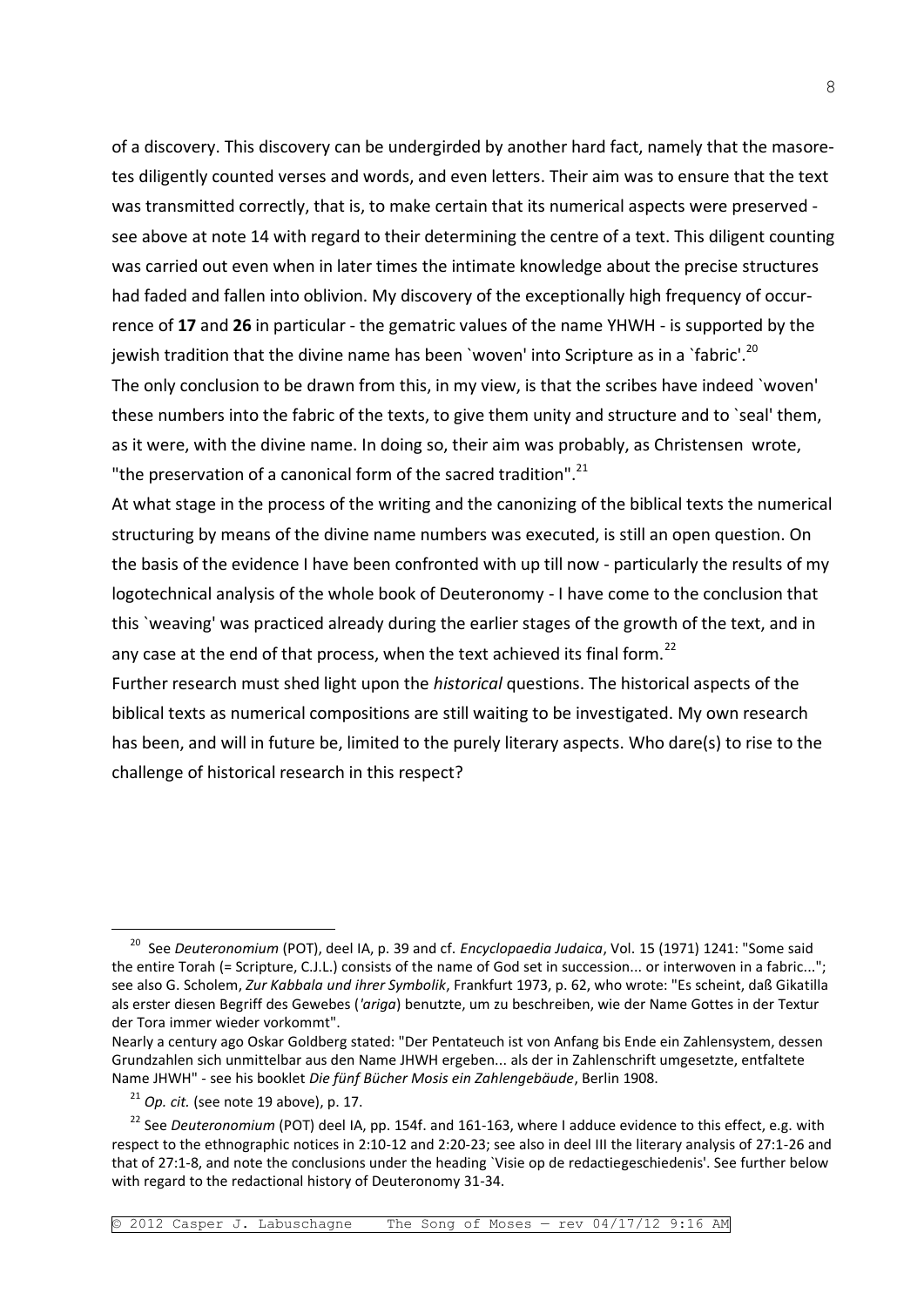### **The numerical structure of the framework as a whole**

The numerical aspects of the Song and its framework, on the level of *verses*, can be visualized in the following survey:

|     |             | 31:1-13 Outer framework     | 13 verses  |
|-----|-------------|-----------------------------|------------|
| Ш   | $31:14-23$  | Interior framework          | 10 verses  |
| Ш   | 31:24-30    | Inner framework             | 7 verses   |
| IV. | $32:1 - 43$ | The Song of Moses           | 43 verses  |
| V   | 32:44-47    | Inner framework             | 4 verses   |
| VI  |             | 32:48-52 Interior framework | 5 verses   |
| VII |             | 34:1-12 Outer framework     | 12 verses. |

Without trying to decide what is purposefully designed and what is contingent, we get the following picture:

- the framework has **51** (3x**17**), the Song **43** (**17***+***26**) verses;
- II and III, dealing explicitly with the Song, have **17** verses;
- I and V, four speeches by Moses, have likewise **17** verses;
- II, III, V and VI (inner and interior framework): **26** verses;
- VI and VII, concerning the death of Moses, have **17** verses;
- IV, V and VI (his last words and his death): **52** (2x**26**) verses;
- I, VII (outer frame) and IV (the Song) have **68** (4x**17**) verses.

This survey demonstrates how the two divine name numbers **17** and **26** are woven into the fabric of the overall structure of the framework, which is a clear indication of its structural unity and an underlying unity of concept.

Looking at Moses' speeches addressed to `all Israel', or `in the hearing of all Israel' - in my view the most important criterion to trace the structure of the book - i.e. 31:2-6; 31:7-8; 32:1-43 and 32:46-47, on the level of *verses*, we find that there are exactly **52** (2x**26** = 5 + 2 + 43 + 2). This supports and confirms the evidence attesting to the unity of the whole passage. Let us now assess the numerical aspects on the level of *words* by examining the six sections comprising the framework. The following survey shows only the most significant aspects - for more details the reader is referred to my commentary.

### **i) The outer framework preceding the Song: 31:1-13**

Applying the criterion `narrative/speech' in the first literary unit 31:1-6), we count 11 words in the introductory narrative and **78** (= 3x**26**) in Moses' speech. In passing it may be noted that there are 38 words in the plural passages and **51** (3x**17**) in the singular sections.

Moses' second speech, in 31:7-8, his installation charge to Joshua, consists of **34** (2x**17**) words.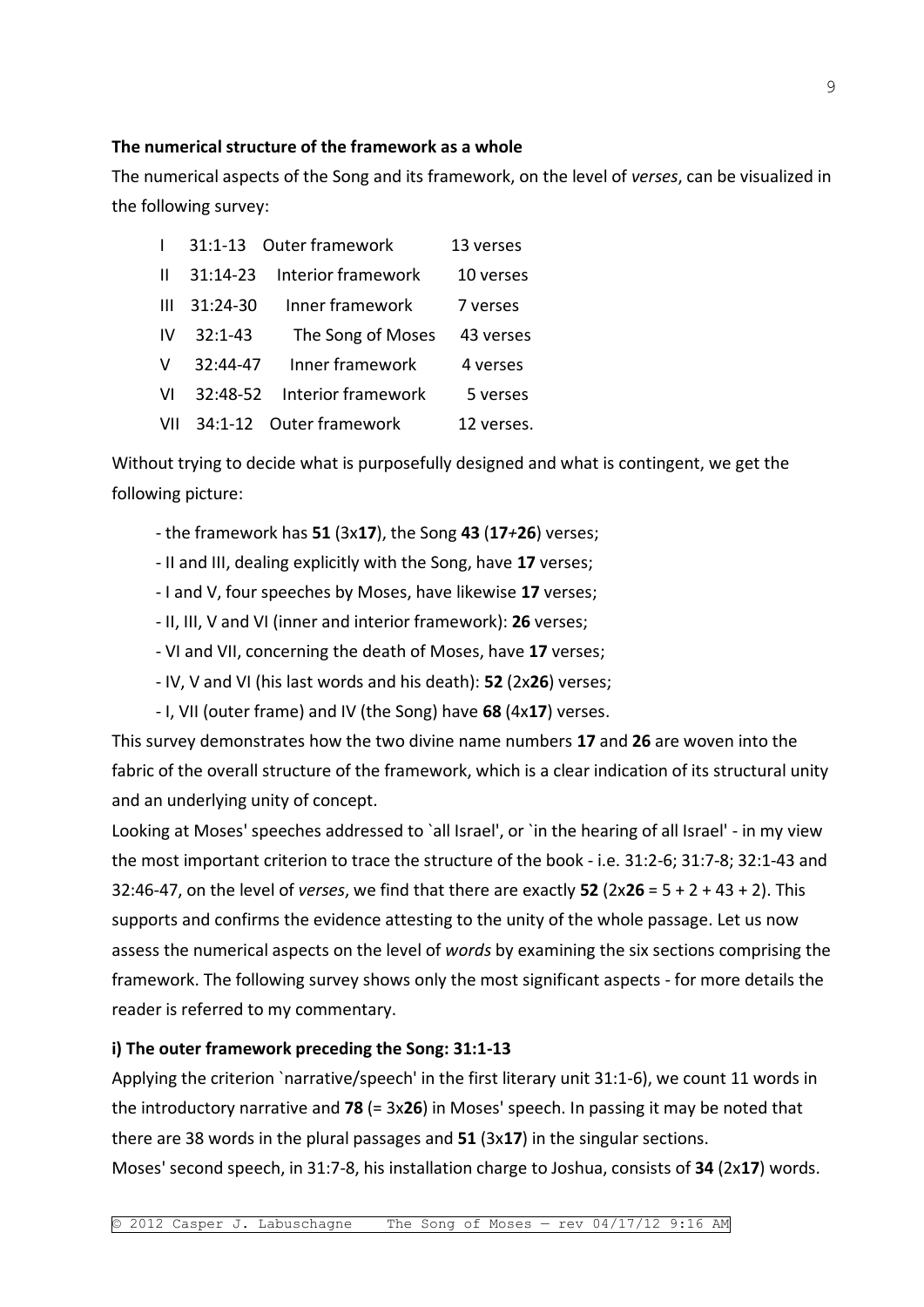His third speech, in 31:9-13, his address to the priests and the elders, is made up of 75 words of which there are **51** (3x**17**) in vss. 10b-12 and 24 in vs. 13 - which brings the total number of words in Moses' three speeches to **187** (11x17).<sup>23</sup>

This evidence attests to the unity of concept in the whole passage 31:1-13, of which the leading theme is the imminent death of Moses in which there are three motifs: 1) the fate of the Israelites (1-6); 2) the installation of Joshua as Moses' successor (7-8); and 3) the fate of the Torah as Moses' literary legacy (9-13). These motifs recur in the next passage, 14-23, the interior framework, where they are developed on a higher theological level in a different order. 1) In 31:14-15.23 Yahweh adds a new dimension to Joshua's installation by Moses (31:7-8) by appearing in a theophany in the tent to reinstall him personally, stressing in this way the importance of his leadership in view of the conquest;

2) in 31:16-18 Yahweh adds a new dimension to the motif `the fate of the Israelites' (31:1-6) by introducing the motif of the danger of Israel's apostasy after the death of Moses; 3) and in 31:19-21 Yahweh enhances Moses' literary legacy (31:9-13) by ordering the composition of the Song as an extra bequest.

### **ii) The interior framework preceding the Song: 31:14-23**

The number of words spoken by Yahweh are significant: 11 words in the first speech (31:14-15), **51** (3x**17**) in that part of the speech dealing with Israel's apostasy (31:16-17) and 16 in the rest of the speech. The total number of words spoken by Yahweh in 31:14-18 are **78** (3x**26**) - exactly the same number as those spoken by Moses in 31:1-6.

Of the 33 words in 31:22-23, *26* stand before the 'atnach. This is even more significant, since the total number of words in 31:16-23 (i.e. 31:16-21 + 22-23) are 177, with **102** (6x**17**) before, and 75 after the 'atnach.

#### **Excursus on the redaction history of Deuteronomy 31-34**

-

In this intermezzo I shall try to reconstruct the way in which the text of 31:14-23.24-30 achieved its present form and to trace the redactional history of chapters 31-34. We shall do so by examining the speeches - a very important structuring device used throughout the book. There is evidence to show that at an earlier stage of the redactional history of Deuteronomy, when the book was to be incorporated into the deuteronomic work of history, the narrative passage 31:1-13, with its *three* speeches by Moses, was composed as the first draft of a postscript to the

<sup>&</sup>lt;sup>23</sup> The numerical structure of 31:9-13 is dominated by the structural number seven, explicitly mentioned in the text (vs. 10), its compositional formula being 98=49Mc+49Sc, with 49 words before and 49 after the 'atnach; moreover there are 63(7x9) words in the singular sections and 35(7x5) in the plural passages - see the analysis in the Appendix to *Deuteronomium* (POT) deel III and the remarks in the commentary. The first example of an explicitly mentioned number structuring the text I found in 2:8b-15, where 38 gives structure to the 114 (3x38) words, 38 being used in the ethnographic notice, but there are more instances.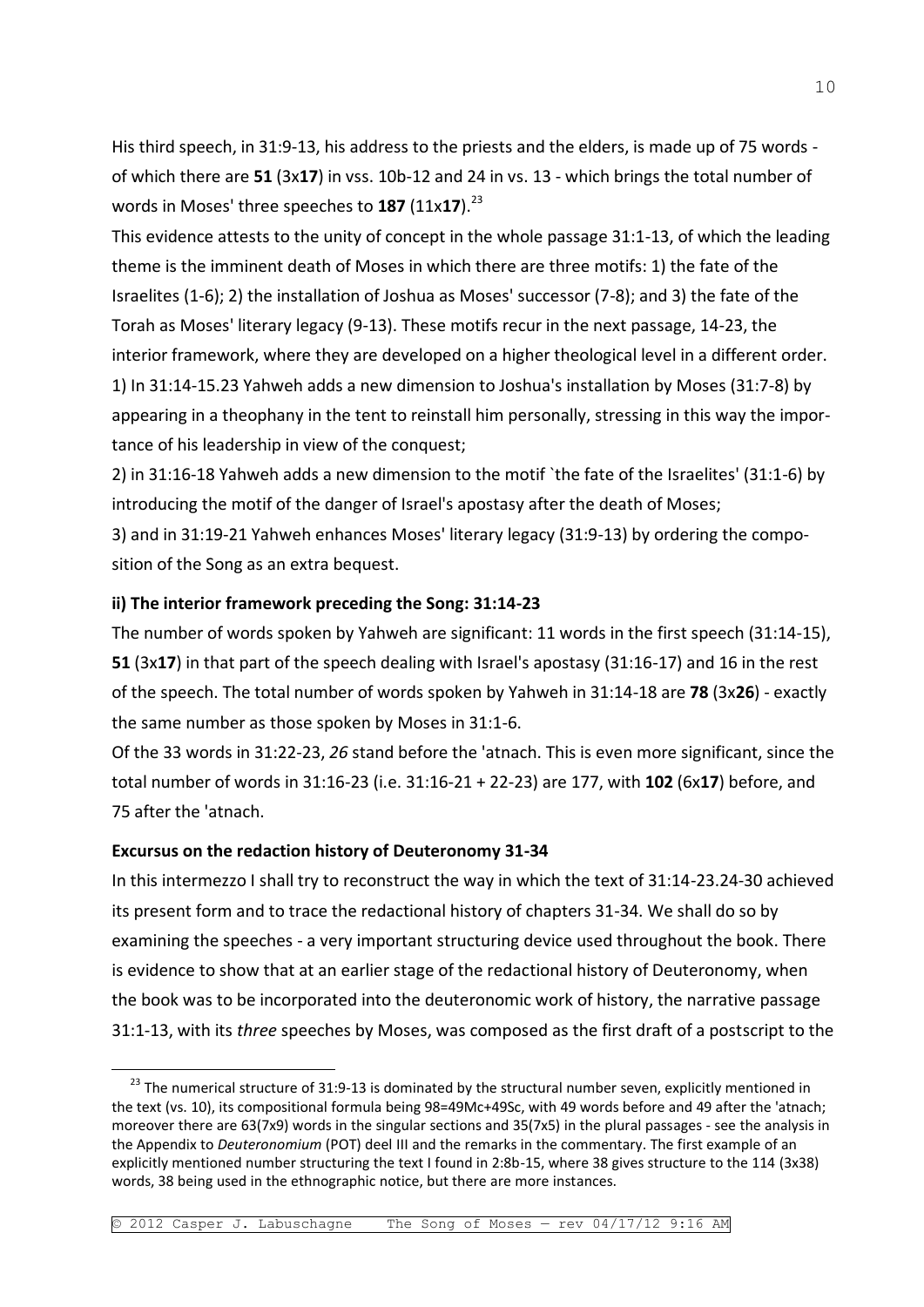book, linking it to the rest of the work.<sup>24</sup>

This postscript was probably not regarded as a fitting conclusion to the book, nor as a suitable transition to the book of Joshua, resulting in the addition of the story about Moses' succession by Joshua and his death. This was achieved by the construction of a text in which *four* divine speeches function as the counterpart to the three speeches by Moses. This addition brought the number of speeches to *seven* - one of the most important structuring numbers - forming a menorah-pattern. Significantly enough the very first YHWH-speech (31:14a), dealing with his intention to install Joshua and to accompany Moses on his last journey, is situated at the centre of the menorah-structure, its prominent position witnessing its importance.

It does not surprise us to notice that the leading theme of the addition to the postscript is explicitly announced in this very first divine speech. Therefore, the added text must have contained a story in which the main themes of 31:1-13, and 31:14 - and above all that of 3:26-28! were developed and brought to completion with a narrative about Yahweh installing Joshua (31:23), Yahweh escorting Moses on his last journey (32:48-52), and Yahweh letting Moses view the land from the Pisgah and die there (34:1-12). So, the expanded postscript could have consisted of 31:1-13 + 14-15.23 + 32:48-52 + 34:1-12.

This hypothesis is undergirded by the numerical evidence with regard to these *seven* speeches. The logotechnical analysis on the level of words produced the following result:

|                | Property contractions and contract to the control |                       |                    |
|----------------|---------------------------------------------------|-----------------------|--------------------|
| $31:1-6$       | <b>78 (3x26)</b>                                  |                       |                    |
| $31:7-8$       | 34 $(2x17)$                                       |                       |                    |
| 31:9-13        | 75                                                |                       |                    |
| 31:14-15       |                                                   | $11^{\circ}$          |                    |
| 31:23          |                                                   | 16                    | $\succ$ 104 (4x26) |
| 32:48-52       |                                                   | 77 <sub>2</sub>       |                    |
| $34:1 - 12$    |                                                   | 15                    |                    |
| $31:1 - 34:12$ | 187 $(11x17)$                                     | 119 $(7x17)$ .<br>$+$ |                    |
|                |                                                   |                       |                    |

÷,

Moses' speeches Yahweh's speeches

Such a numerical structure of the text, clearly dominated by the numbers 17 and 26, can only be explained as the outcome of purposeful design. This postscript was obviously intended to be the perfect conclusion to Deuteronomy and the ideal transition to the book of Joshua. However, at a later stage this beautifully composed postscript was augmented once again, when the Song of Moses, 32:1-43, and its interior and direct framework, 31:14-23 + 24-30 and 32:44-47, were inserted. This operation was presumably executed in the following manner: first,

<sup>&</sup>lt;sup>24</sup> See *Deuteronomium* (POT) deel III under the heading `Inleiding tot het derde hoofddeel (vervolg)', as well as `Visie op de redactiegeschiedenis'.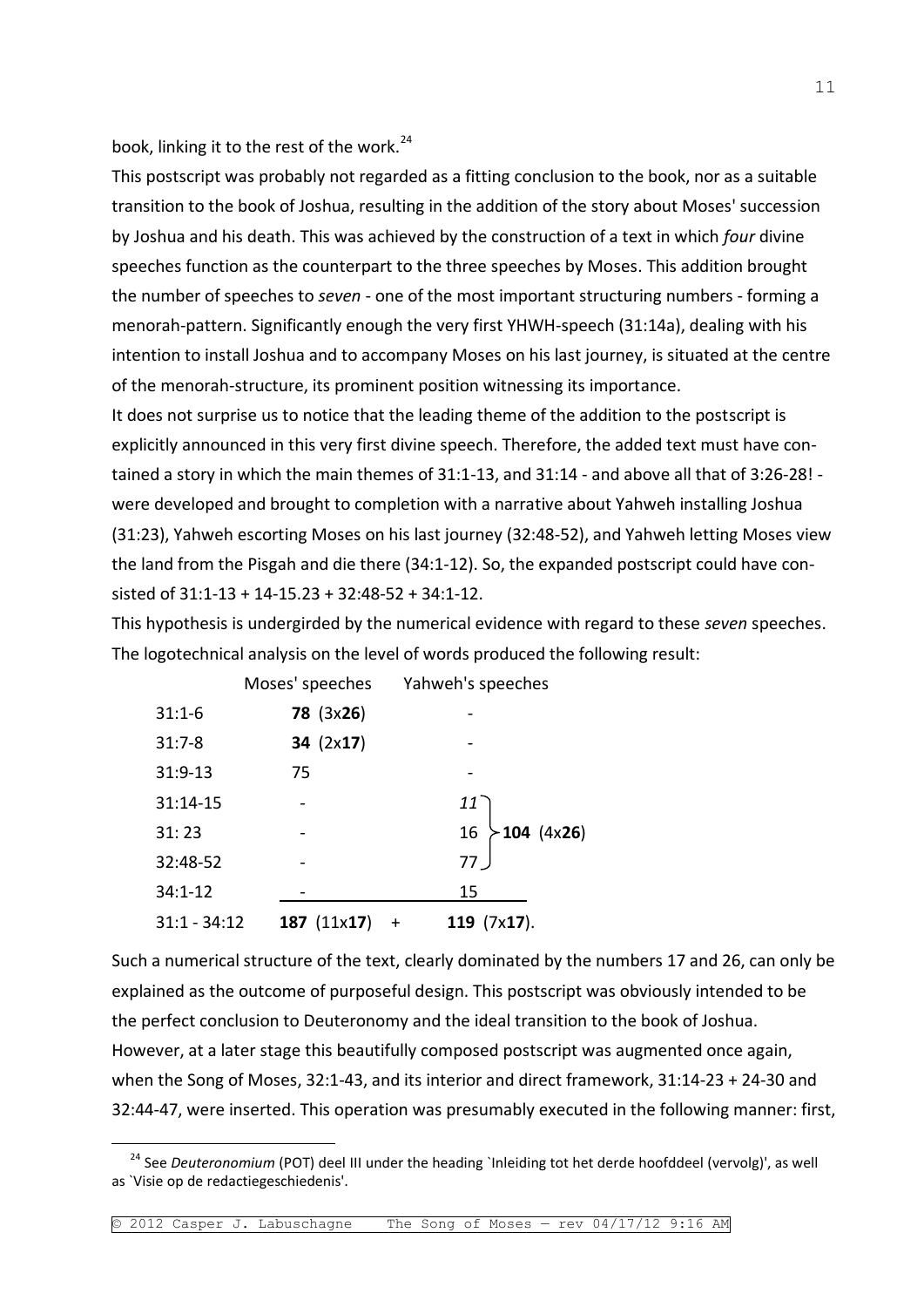another Yahweh-speech (31:16-21) was inserted into the text of 31:14-15.23. This insertion was carried out by means of the frequently employed `split-and-insert', or `sandwich' compositional method.<sup>25</sup> The closely related text in Numb. 11:16-25 about the installation of the seventy elders was obviously used as the compositional model for the construction of the new text of 31:14-23. The rhetorical device used in Numb. 11:16-25 is that of retarding the course of the narrative by the insertion of an intermezzo. In Numbers 11 Yahweh's *intention* to bestow part of Moses' spirit on the elders (11:17), is followed by an intermezzo (11:18-23) and only realized in 11:24-25. This is a perfect parallel to Deut. 31:14-23, where Yahweh's *intention* to install Joshua (31:14-15) is followed by an intermezzo (31:16-21), with 31:22 reporting Moses' execution of Yahweh's command to compose a song.<sup>26</sup>

At the time when 31:14-23 was reconstructed in order to form the interior framework to the Song, the two parts of its inner framework, 31:24-30 together with 32:44-47, were composed. In this way the whole text of the Song with its framework came to have its present menorah structure: 31:1-13 + 31:14-23 + 31:24-30 + *32:1-43* + 32:44-47 + 32:48-52 + 34:1-12. Let us now resume our examination of the framework.

#### **iii) The inner framework preceding the Song: 31:24-30**

—<br>—

This passage was constructed as the *fourth* speech by Moses in the new postscript. It is clearly delimited by the inclusion-terms `the words of this torah' in 31:24 and `the words of this song' in 31:30, and the other inclusion-term `to the end' in both verses. It has a beautiful menorahstructure, with verse 27, where Moses expresses his deep concern about the imminent danger of idolatry, forming the central core of the passage. It is a real jewel of compositional art, a *rhetorisches Prachtstück* - a term N. Lohfink applied to the seven verses of 29:21-28.<sup>27</sup> The 115 words of the seven verses are divided as follows between the two sections of the passage (31:24-26 and 31:27-30):

i) 31:24-26, the introduction to the fourth speech by Moses and his command to the Levites to put the document containing the Song beside the ark, consists of 37 words;

ii) 31:27-30, Moses' primary motivation (27), his command to summon the representatives of the people (28), followed by a second motivation (29) and his declamation of the Song to the representatives of the people (30), consist of **78** (3x**26**) words. This is a clear indication that verse 30 is inextricably connected with the preceding passage 31:24-29. But there is more to

<sup>25</sup> Of this procedure I give several examples in my commentary *Deuteronomium* (POT) deel III under the heading `Literaire analyse van 27:1-26'.

<sup>26</sup> For particulars with regard to this compositional procedure, see *Deuteronomium* (POT), deel III, the introduction to 31:16-21.

<sup>27</sup> See N. Lohfink, "*Der Bundesschluß im Land Moab*", p. 40 and see my comment in *Deuteronomium* (POT), under `Literaire analyse van 29:1-28(2-29)'.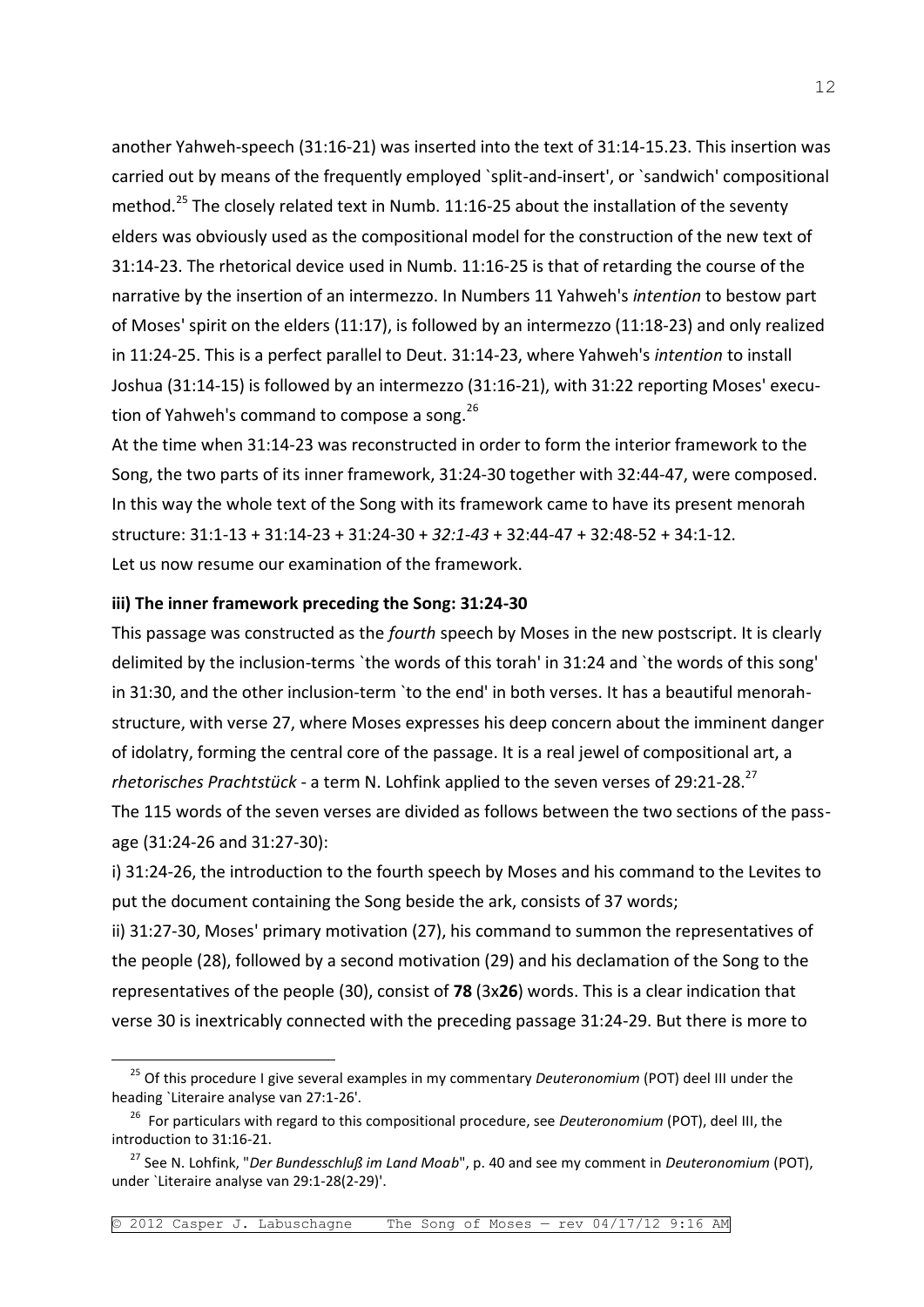support this close connection.

—<br>—

The **78** words of 31:27-30 are evenly divided among the categories `main clause' (Mc) and `subordinate clause' (Sc), in such a way that they form a perfect numerical chiasmus (with an abba-pattern) - a compositional device used regularly to connect two sections of the text, whereby the corresponding elements (a and b) are arranged crosswise (see for another example further below *vi)* under c). At the same time both divine name numbers have been woven into the text:

|            | Mc Sc Total    |  |                        |  |
|------------|----------------|--|------------------------|--|
| Vss. 27-28 | $22 + 17 = 39$ |  |                        |  |
| Vss. 29-30 | $17 + 22 = 39$ |  |                        |  |
| Vss. 27-30 |                |  | $39 + 39 = 78$ (3x26). |  |

The formula **39**=**22**+*17* (or *17*+**22**) is a standard compositional formula for texts with 39 words see *Deuteronomium* (POT) deel IA, pp. 41f. for further examples. This unmistakable numerical chiasmus witnesses the close connection between vss. 27-28 and 29-30, showing that 31:30, the introductory link between the inner framework and the Song - wrongly regarded by some scholars as belonging to the text of the Song - is inextricably bound up with that of the inner framework. This applies to 32:44 too, the introductory link between the Song and the inner framework there, which does not form part of the text of the Song, since it belongs structurally to that of 32:45-47, as will be demonstrated below.<sup>28</sup>

There is in my mind no doubt at all that the whole passage 31:24-30 was composed in one single operation as the inner framework to the Song. Since the initial postscript, into which the Song and its interior and inner framework were inserted, was a perfectly completed text, as we have seen, there is insufficient ground for the supposition that 31:24-26 had existed prior to their present context and had originally referred to the Torah. There was no room for such a text in that postscript, and certainly no need for it. Therefore, the current view of 31:24-26 as referring, or as having originally referred to the Torah, should be abandoned. The reasons are: 1) Moses' provision with regard to the Torah as his legacy, which he had entrusted to the care of the priests and elders, was dealt with definitively in 31:9-13. It is only in 32:46b that there is a further reference to the Torah;

2) the word *torah* in 31:24-26 should be understood as referring to the *Song as a torah*, for which there is substantial evidence, e.g. the strong resemblance between the Song and Psalm 78, which is explicitly called `my torah', and the close connection between 31:16-29 and Is. 30:8f - see my comment on 31:24-26;

3) the book of the Torah of Moses, consisting of 1:1 - 30:20, was never supposed to be placed

<sup>28</sup> See note 5 above and in *Deuteronomium* (POT), the literary analysis of 31:24-30 and that of 32:44-47.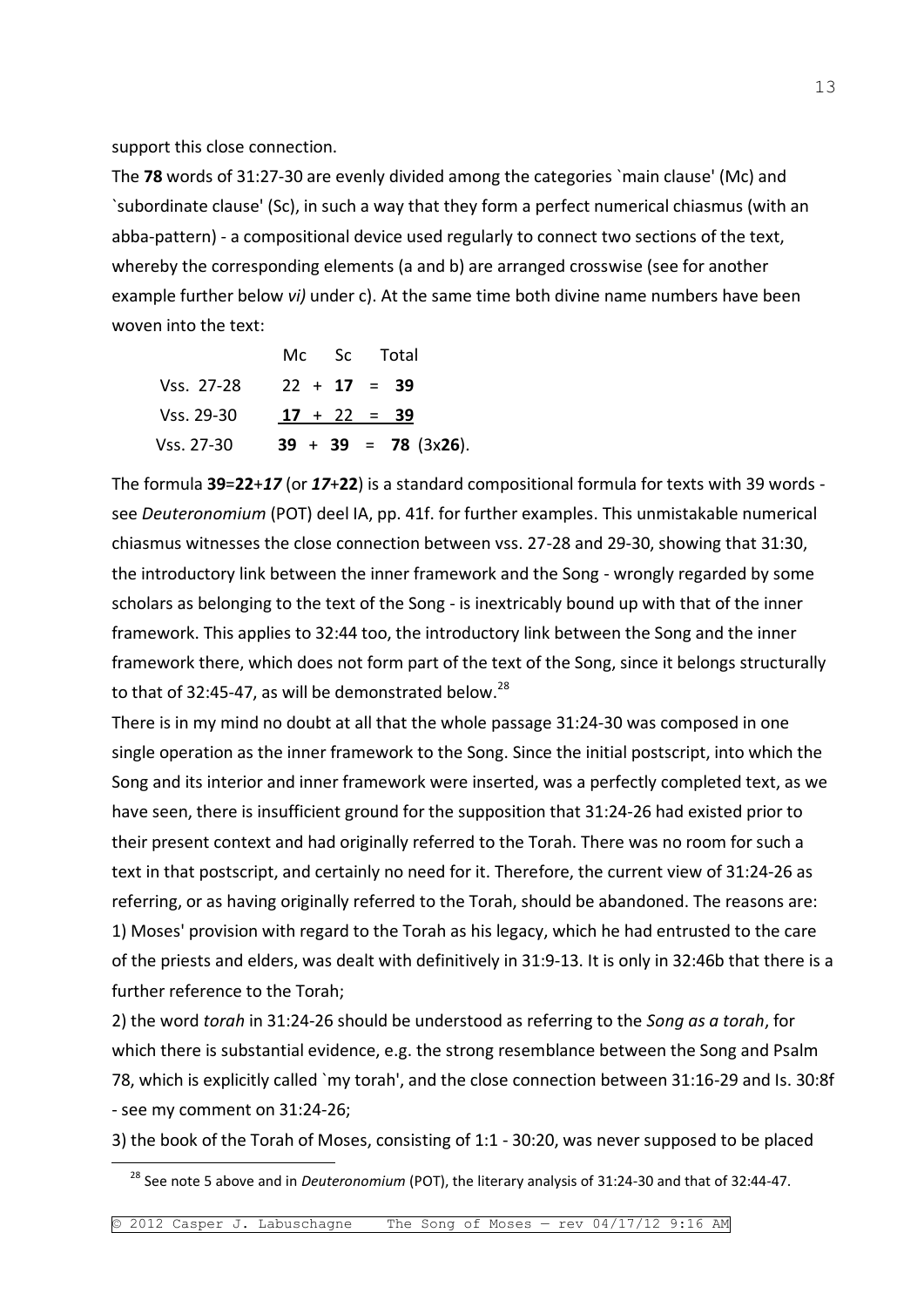beside the ark, nor intended to serve as Yahweh's witness in the sense of vs. 26, this particular purpose and this special place being clearly reserved for the *Song* (vs. 14 and vs. 26!).<sup>29</sup> To conclude the discussion of the framework preceding the Song - by far the most difficult part let me now present, in light of what has been brought forward above, the sequence of events as envisaged by the author/redactor responsible for the insertion of the Song into the postscript.

#### **Excursus on the problem of the sequence of events**

—<br>—

I came to the conclusion that there are fewer problems in this regard, provided that we come to a deeper understanding of the text and the intentions of the author/redactor. One aspect of this deeper understanding is the crucial insight that `torah' in 31:24-26 does not refer to the Torah as a whole, but to the Song as a torah. Another consideration is that we recognize the use of the rhetorical technique of the *flash-back* and the accompanying pluperfect tense of the verbs in 31:9 and 32:44.<sup>30</sup>

What is said in 31:9, "Moses had committed this torah to writing and had handed it to the priests...", refers to two acts certainly supposed by the author/redactor as having happened after Moses' concluding address in 29-30 and prior to his three speeches in 31:1-13. Having referred to these past acts (31:9), the author/redactor introduces in 31:10a Moses' command with regard to his Torah.

The other instance, 32:44, "Moses had come forward and had recited the words of this Song in the hearing of the people, he and Hoshea the son of Nun...", refers clearly back to 31:30, since Moses had spoken the words of the Song also in the hearing of the people. The introduction in 32:44-45 has the same function as 31:9-10: having referred to Moses' declamation of the Song (32:44), the author/redactor introduces in 32:45 Moses' concluding charge to the Israelites. N. LOHFINK $^{31}$  has suggested, as part of a possible solution to the problems in chapter 31, that we should differentiate between the *Fabelablauf* (the chronological sequence of events) and

<sup>29</sup> See for a full discussion my *Deuteronomium* (POT) at 31:24-30. For the most recent discussion see, P. Sanders, *op. cit.,* cited in note 8 above, pp. 341-343, and particularly N. Lohfink, "*Zur Fabel in Dtn 31-32*", cited above in note 11, who still adheres to the idea - see especially pp. 266f.

<sup>&</sup>lt;sup>30</sup> Another instance of such a flash-back is 29:1a(2a), where the author/redactor refers back to 5:1, Moses' summoning of all Israel. I fully agree with N. Lohfink that 29:1a(2a) does not refer to a second gathering, since only one (5:1) is supposed - see my comment on 29:1a(2a) in *Deuteronomium* (POT). However, my interpretation of this verse as a flash-back - which has important consequences for the interpretation of 29:9-14(10-15) - differs from that by Lohfink, who understands Moses' summoning and addressing of the people as a performative act supposed to have been carried out *after* the conclusion of the covenant - see his article "*Zur Fabel des Deuteronomiums*", pp. 70f, and his more recent study "*Bund als Vertrag in Deuteronomium*", in *ZAW* 107 (1995), pp. 215-239, especially 228ff.

<sup>31</sup> See N. Lohfink, "*Zur Fabel in Dtn 31-32*", especially pp. 261-263, and cf. his most recent articles, "*Zur Fabel des Deuteronomiums*", pp. 65-78, cited above, especially 70ff., and "*Bund als Vertrag*", in *ZAW* 107 (1995), pp. 215-239, especially 228ff. See also P. Sanders, *op. cit.,* pp. 342f.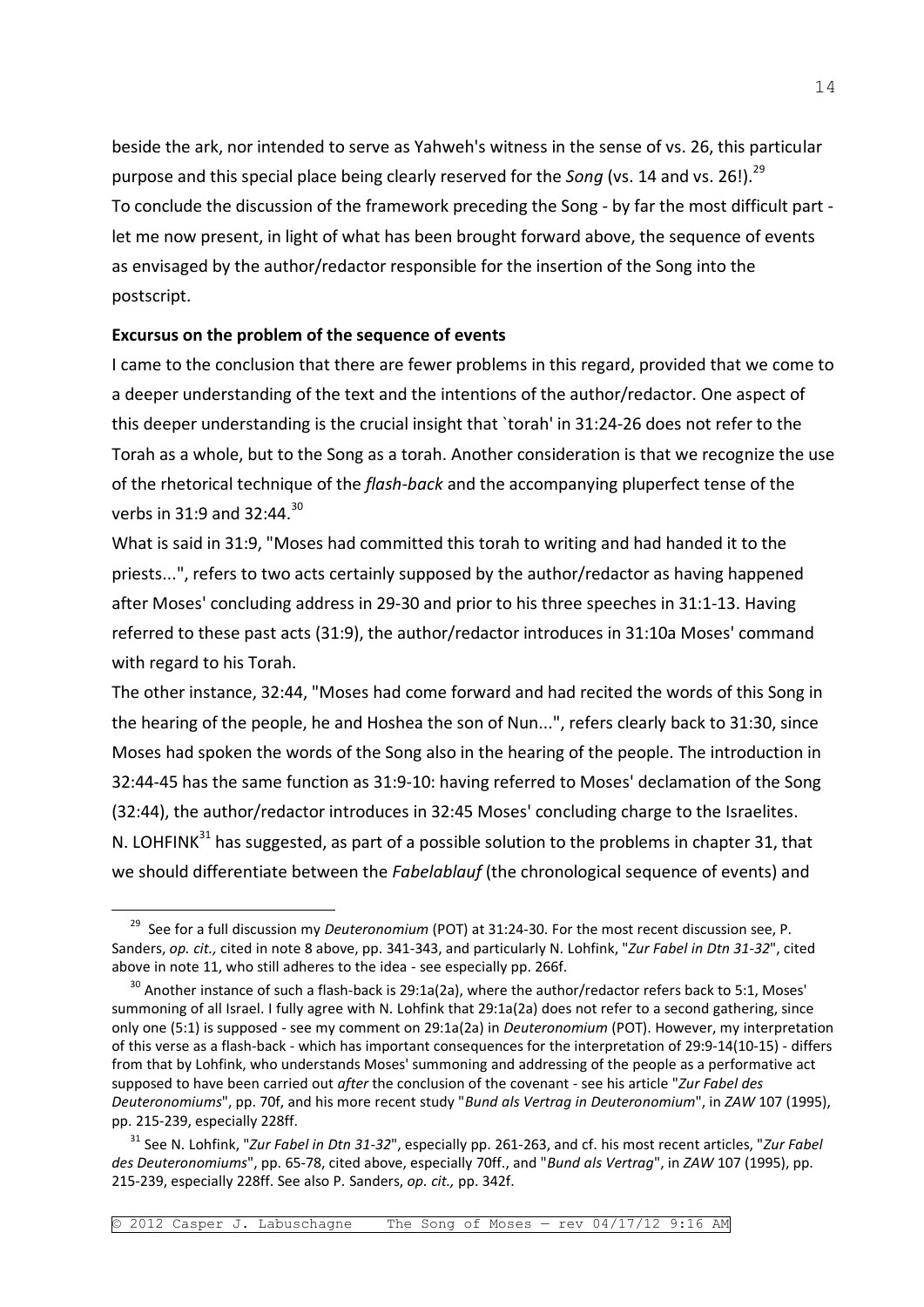the *Erzählfolge* (the order of events as they appear in the account), which need not be the same. This is true, in my opinion, with regard to the two cases mentioned above (31:9 and 32:44), but otherwise there is no further discrepancy whatsoever between the chronological sequence of events and the order in which they are narrated. The sequence of events following in 31:1ff., after Moses' concluding address in 29-30, is not as complex as LOHFINK suggests. This sequence can be imagined as follows: $32$ 

1. Moses writes down his Torah and hands it to the priests and the elders (31:9 as flash-back); 2. Moses addresses the people in view of his nearing death about what they can expect after crossing the Jordan (31:1-6);

3. Moses summons Joshua and installs him (31:7-8);

4. Moses commands the priests and elders with regard to the Torah he had written and handed to them, which is to be recited every seventh year (31:9-13);

5. Yahweh speaks to Moses in connection with his nearing death, expressing his intention to (re)install Joshua; Moses and Joshua go into the tent and Yahweh appears to them (31:14-15);

6. Yahweh speaks to Moses in the tent about the danger of Israel's future apostasy and commands Moses and Joshua to compose a Song and teach it to the Israelites (31:16-21);

7. Moses executes Yahweh's command by composing the Song, in the tent, and teaching it to the Israelites outside (31:22);

8. Yahweh realizes his intention to (re)install Joshua (31:23);

—<br>—

9. Having committed the Song to a document, Moses hands it to the Levites - responsible for the Ark - instructing them to put it beside the Ark as Yahweh's witness (31:24-27);

10. In the same speech Moses orders the Levites to assemble all the elders of the tribes and the officers, the representatives of the people (31:28-29);

11. Moses recites the Song before `the whole assembly of Israel', i.e. this assembly of representatives (31:30, referred to with a *flash-back* in 32:44);

12. Having recited the Song, Moses speaks to `all Israel', delivering his final address (32:45) in which he urges his people to take the words of the Song to heart (46a) in order to teach their children to obey the Torah (46b-47);

13. Yahweh speaks to Moses, commanding him to go up the mountain to view the land and to conclude his life (32:48-52);

14. Moses climbs the Abarim/Nebo mountain range, goes up to the top of the Pisgah and views the land (34:1-4);

15. Moses dies there; Yahweh buries him and the Israelites weep for him (34:5-8; 34:9-12 being a necrology for Moses).

<sup>32</sup> For Lohfink's view, see his "*Zur Fabel in Dtn 31-32*", p. 270 and cf. P. Sanders, *op. cit.,* pp. 342f.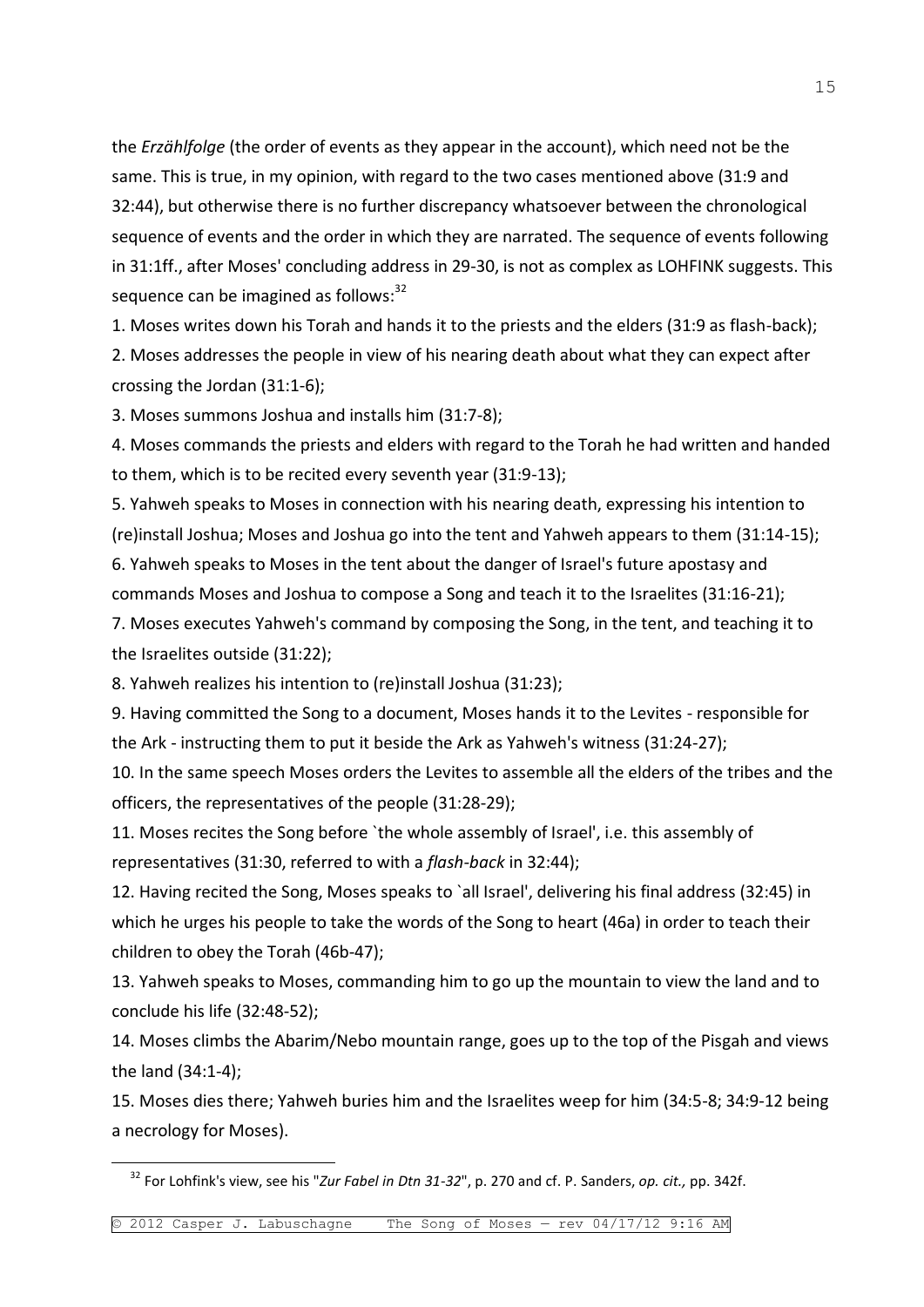## **iv) The inner framework following the Song: 32:44-47**

The concluding part of the inner framework consists of exactly **68** (4x**17**) words, with **26** in the narrative introduction (32:44-45+46aα) and 42 in Moses' final address (32:46aβ-47). On the level of *clauses* (distinct parts of sentences) we count here **17** - see the logotechnical analysis which is significant since the next passage, the interior frame in 32:48-52, has exactly **22**. The compositional formula **39**=**17**+**22**, which has also been used in 31:27-28 and 29-30 (see under iii) above) also occurs in the whole text of 32:44-47 + 48-52, attesting to the unity of composition in both sections.

## **v) The interior framework following the Song: 32:48-52**

The concluding part of the interior framework consists of **85** (5x**17**) words, bringing the total number of words in 32:44-52 to exactly **153** (9x**17**, the sum of the numbers 1-17). To crown it all, the **85** words of 32:48-52 are divided into **34** (2x**17**) in the category `main clause' (Mc) and **51** (3x**17**) in that of `subordinate clause' (Mc). Moreover, the **77** words of Yahweh's speech in 32:49-52 are syntactically divided into **26** Mc and **51** Sc!

On the level of `introduction/speech', the **153** words of both sections together (32:44-52) are divided as follows:

|            |    | Introduction Speech |  | Total |                         |
|------------|----|---------------------|--|-------|-------------------------|
| Vss. 44-47 |    | $26 +$              |  |       | $42 = 68 (4 \times 17)$ |
| Vss. 48-52 |    |                     |  |       | $8 + 77 = 85 (5x17)$    |
| Vss. 44-52 | 34 |                     |  |       | $+$ 119 = 153 (9x17).   |

There can be no doubt whatsoever about the compositional unity of this part of the inner and interior framework.

## **vi) The outer framework following the Song, 34:1-12**

On the basis of its content, themes and motifs the concluding part of the outer framework can be divided into three `smaller' literary units: a) 1-4, b) 5-8 and c) 9-12. This division of the text is corroborated by the numerical evidence:

a) The first passage, 34:1-4, the report about Yahweh letting Moses view the land, consists of 64 words, with **43** before the 'atnach (**17** in vss. 2-3 and **26** in vs. 1 and vs. 4 - with 13 words in each before the 'atnach) and 21 after the 'atnach. Moreover, the 64 words are so divided that **26** are in the category `main clause' (Mc) and 38 in `subordinate clause' (Sc).

b) In 34:5-8, the report about the death and burial of Moses and the mourning for him, the first part (5-6) consists of **26** words; the second part (7-8) has likewise **26** words. The 116 words of the whole text of 34:1-8 are so divided that **78** (3x**26**) are in Mc and 38 in Sc.

c) In 34:9-12, the necrology for Moses, the first part (9-10), about his significance, has **34** words (**17** in Mc and **17** in Sc); the second part (11-12), the motivation with reference to his great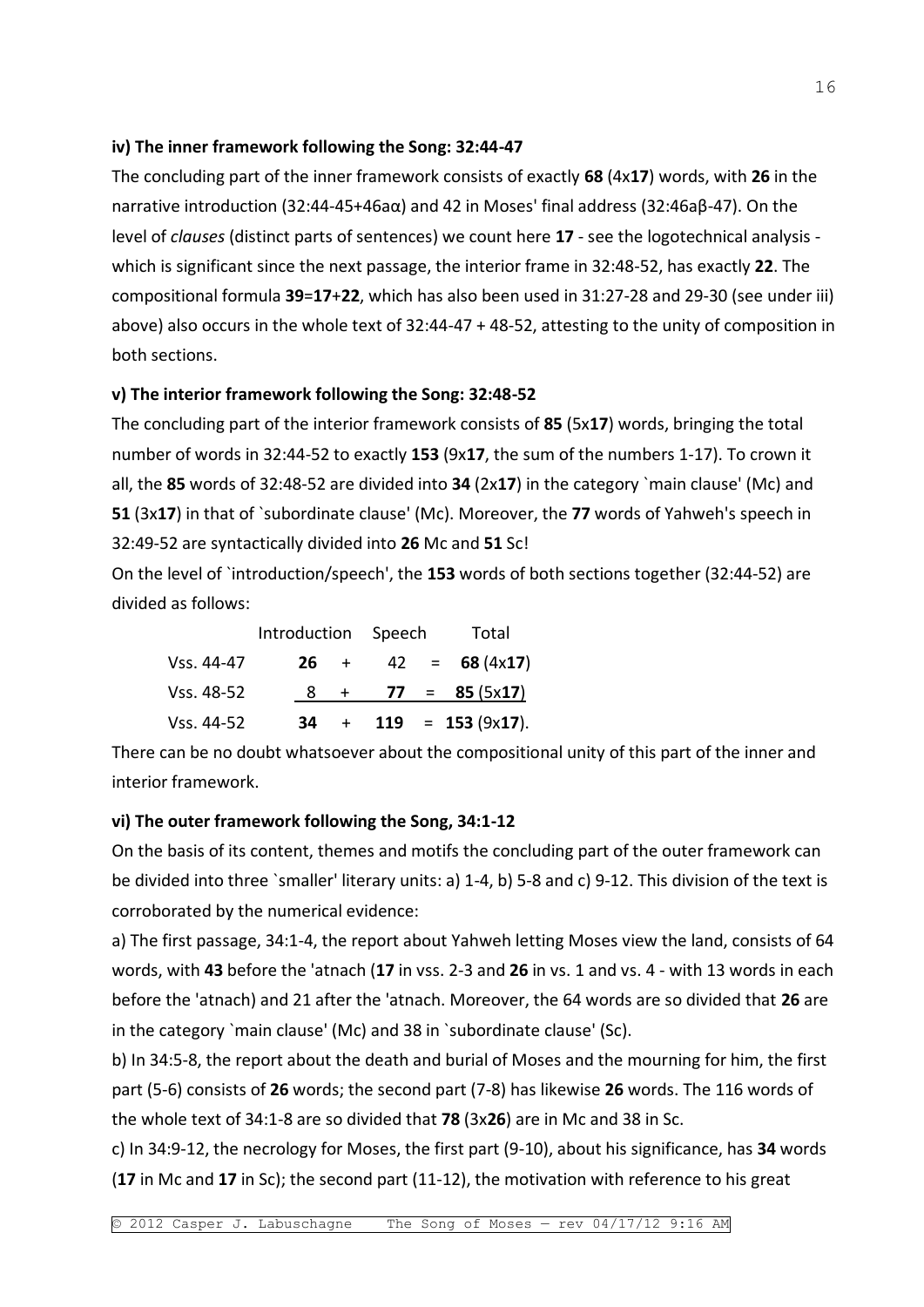deeds, has **26** words (9 in Mc and **17** in Sc). Moreover, verses 10-11 are structured by the same formula as that of verses 11-12, but in the reverse order: **26** = 9Mc + **17**Sc. This means that the whole text of the necrology is bound together by a numerical chiasmus - see above under *iii)* for exactly the same compositional device used in 31:24-30:

|             |  | Mc Sc Total      |
|-------------|--|------------------|
| Vss. 9-10   |  | $17 + 17 = 34$   |
| Vss. 11-12  |  | $9 + 17 = 26$    |
| Vss. $9-12$ |  | $26 + 34 = 60$ . |

—<br>—

The readers, even those who do not read Dutch, can easily check for themselves - by a glance at the appendix to my *Deuteronomium* III - this impressive bulk of evidence showing an extreme accumulation of the divine name numbers **17** and *26*. 33

These facts - together with the *sevenfold* occurrence of the divine name YHWH which also contributes to the unity of the chapter - unequivocally attest to the compositional unity of the text of Deuteronomy 34. These twelve verses have been subjected to very harsh treatment by the dissecting knife of old-time and current old-style literary criticism.<sup>34</sup> This type of analysis has resulted in a very negative view of this chapter among scholars. However, the remarkable style - of which P. Stoellger (*op. cit.,* p. 48) noted with regard to 34:9-12 that it was "unbeholfen, starr und schematisch" - can now satisfactorily be explained in light of the logotechnical analysis as the result of the extremely intricate numerical structure of the text. One of the typical features of the last chapter of Deuteronomy is the exceedingly high frequency of the divine name numbers - more than elsewhere in the book - showing the enormous trouble the author/redactor took to achieve the sophisticated numerical structures in which these numbers abound so profusely.

<sup>&</sup>lt;sup>33</sup> I have also determined the total number of words in the six sections of the framework and counted 882 (229 + 209 + 115 + 68 + 85 + 176 = 882), only 2 words short of the `magic' number *884*, which is *17x52 = 26x34*. Did the scribes actually strive to attain this number, or does MT miss two words? Further research might provide an answer to this question.

<sup>34</sup> For the most recent examples of old-style literary critical analysis of chapter 34, see P. Stoellger, "*Deuteronomium 34 ohne Priesterschrift*", in *ZAW* 105 (1993), pp. 26-51 - who, following L. Perlitt, rightly rejects the idea of a `priestly' tampering with the text. See also Félix García Lopez, "*Deut 34, Dtr History and the Pentateuch*", in F. García Martínez (ed.), *Studies in Deuteronomy* (FS - C.J. Labuschagne), Leiden - New York - Köln 1994, pp. 47-61, and the recent commentary by E. Nielsen, *Deuteronomium* (HAT I/6), Tübingen 1995, pp. 308ff.